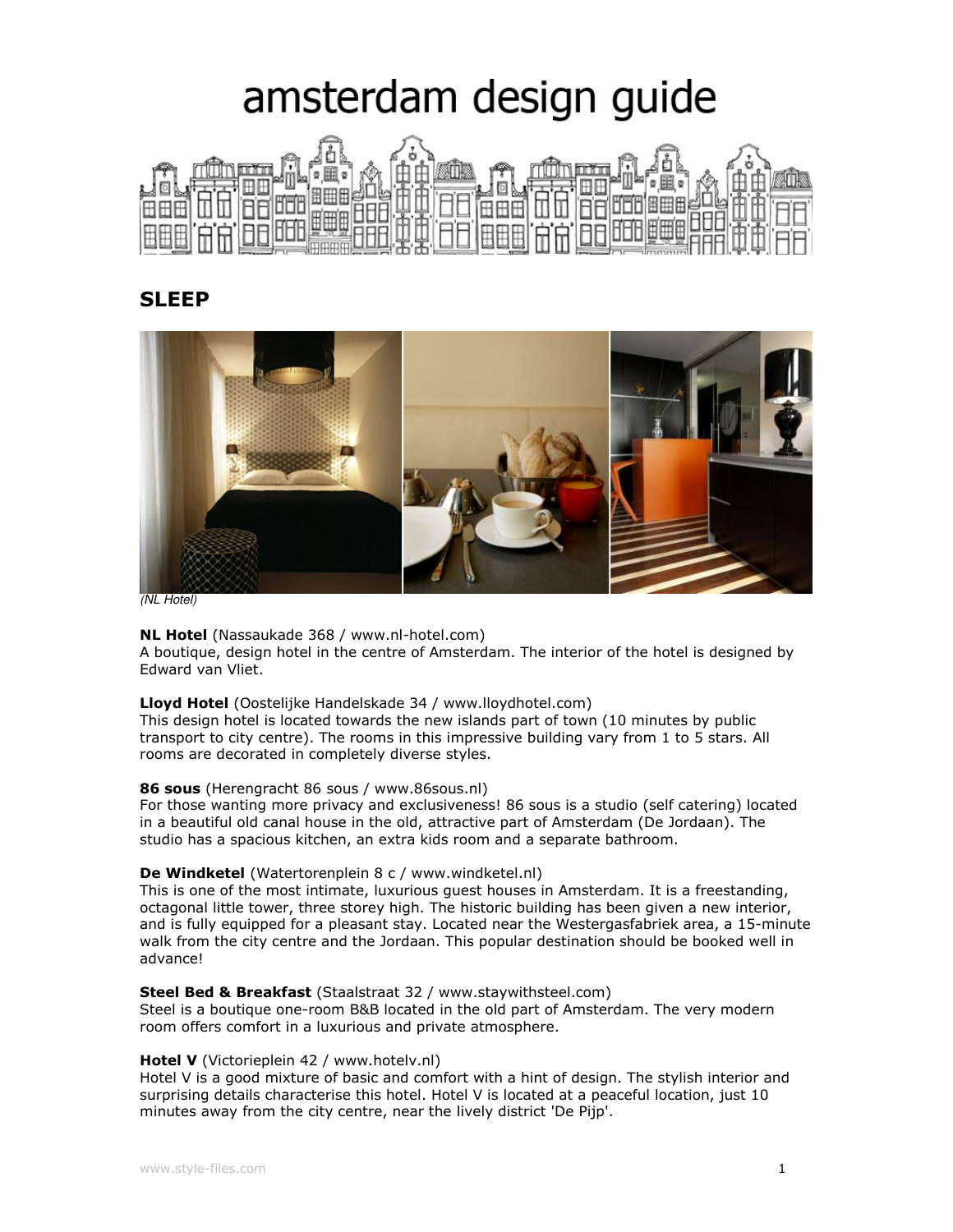

(Lute Suites)

Lute Suites (Amsteldijk Zuid 54-58, Ouderkerk a/d Amstel / www.lutesuites.com) Lutes Suites consists of seven 18th-century small houses, located on the outskirts of Amsterdam in the village of Ouderkerk aan de Amstel. The suites are decorated by Dutch designer Marcel Wanders.

## Hotel Arena ('s Gravesandestraat 51 / www.hotelarena.nl)

Hotel Arena is a 3-star hotel situated in a monumental building on the eastern side of Amsterdam centre. Under one roof you will find a hotel, bar, restaurant, club and conference rooms. Authentic elements go hand in hand with modern design. The hotel is easy to reach by public transport.

# Miauw Suites (Singel 303 - 309 / www.miauw.com)

Miauw suites are convenient and luxurious apartment style accommodations launched by fashion designer Analik. The bright rooms are decorated in a modern way, yet retaining a comfortable, warm feeling. Stylish furniture items are mixed with vintage ones, with comfortable materials. Great location in the centre of Amsterdam!

# **SHOP**



(Droog Design)

#### Droog Design (Staalstraat 7 / www.droogdesign.nl)

Here you can admire and purchase the designs of well known Dutch design group Droog Design. The building functions both as outlet and exhibition space. A must visit for design lovers!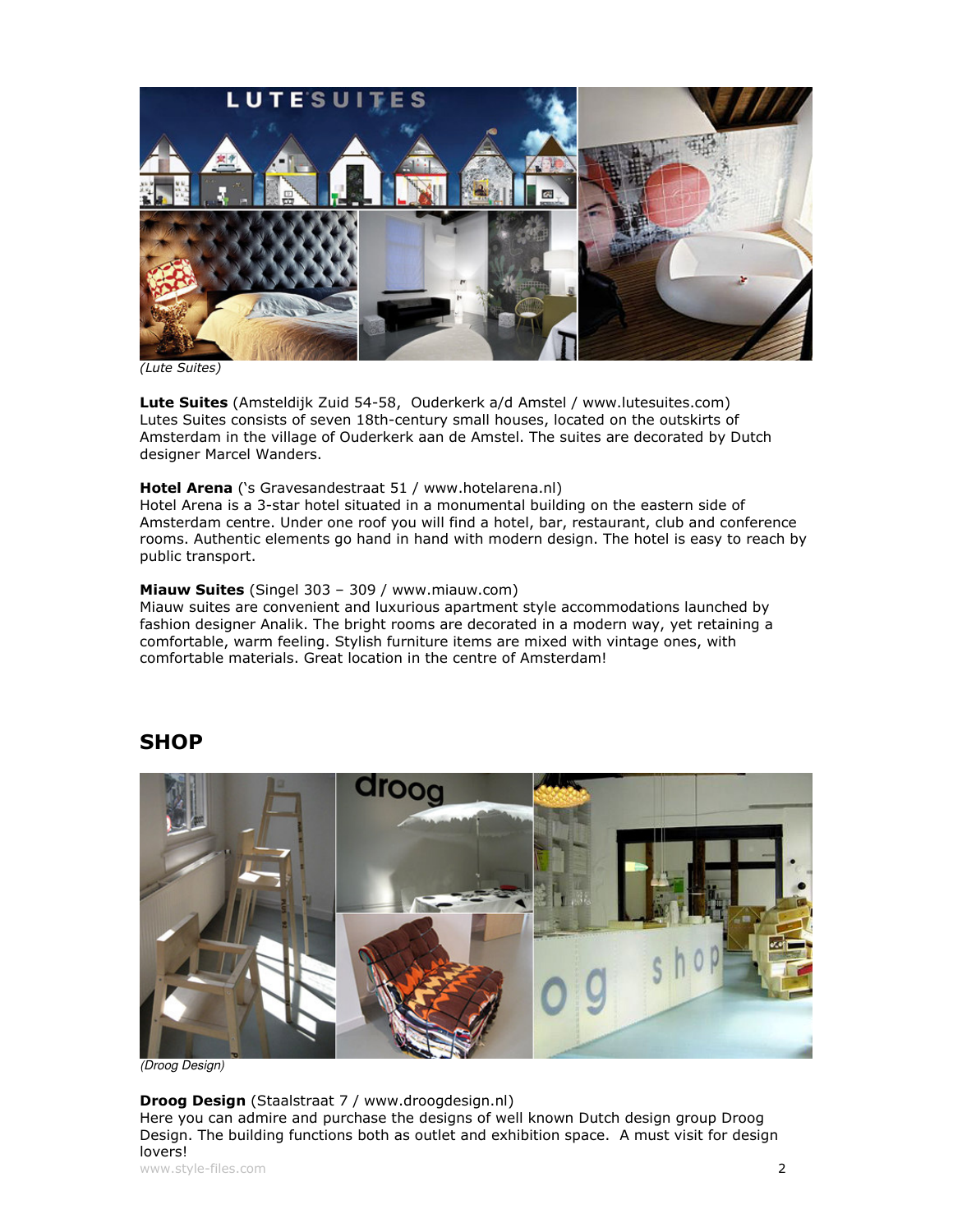#### Wonderwood (Rusland 3 / www.wonderwood.nl)

Wonder Wood is both a gallery and a shop. They show, as they call it, the "wonder world of wood" in design, furniture, art, decoration and so much more. Their specialty is plywood chairs and tables from the 20th century, but there is lots more to see and buy.

SPRMRKT (Rozengracht 191 – 193 / www.sprmrkt.nl) Behind the façade of a run-down former supermarket hides one of Amsterdam's most directional fashion shops. Outspoken fashion, furniture, vintage, music, design, art books and jewellery.

Anno (Westerstraat 35 / http://www.annodesign.nl/) Vintage & modern furniture and home accessories.

Keet in Huis (KNSM laan 297 / www.keetinhuis.nl) Keet in Huis is the lifestyle shop for kids in Amsterdam. A colorful shop with furniture, bed linen, interior accessories, baby buggies, toys and books.

Pols' Potten (KNSM laan 39 / www.polspotten.nl) Modern and funky furniture and home accessories.

Sissy-Boy Homeland (KNSM laan 19 www.sissy-boy.nl) Clothing & life style products.

Kitsch Kitchen (Rozengracht 8 / www.kitschkitchen.nl) Colorful products from all over the world.

Nolita (Rozengracht 196 / www.nolita.nl) Great design shop with home accessories.

BEBOB (Prinsengracht 764 / www.bebob.nl) This shop is heaven for those who love design classics. Here you will find an enormous collection of furniture and accessories from both international and Dutch designers, both new and used.

#### Papabubble (Haarlemmerdijk 70 / www.papabubble.com)

After Tokyo, Papabubble has opened store in Amsterdam. Let your dreams turn into sweet reality and enjoy the hand-made sweets, lollies and other flavoured shapes and delicious objects.



(The Frozen Fountain)

#### The Frozen Fountain (Prinsengracht 645 / www.frozenfountain.nl)

Located in a beautiful canal house, The Frozen Fountain is primarily a shop that sells contemporary furniture and home accessories. Talented Dutch designers mostly design the shop's collection, but they also carry furniture from international labels, thus creating a fascinating reflection between the classics and the work of present-day designers.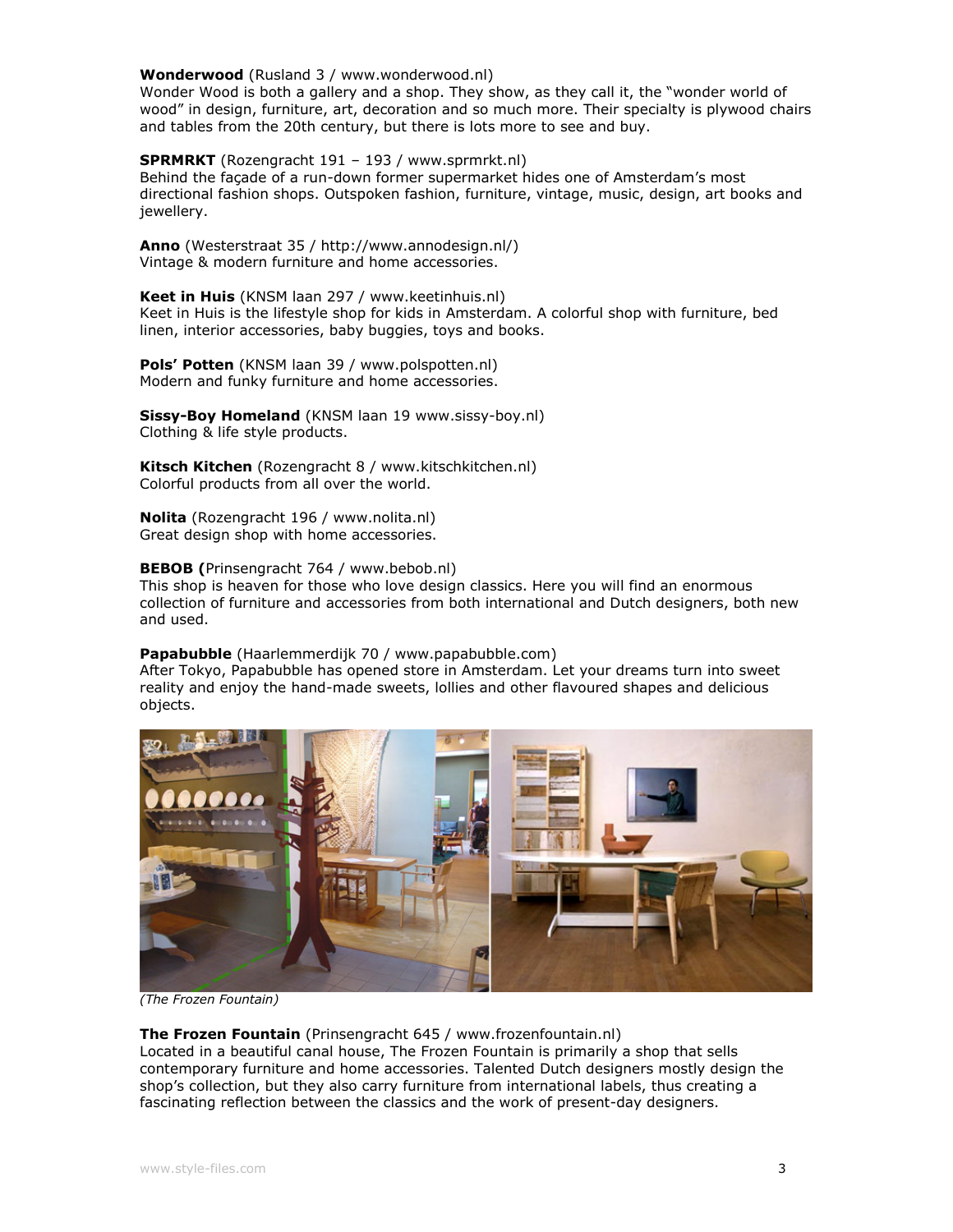Duikelman (Ferdinand Bolstraat 68 / www.duikelman.nl) This shop has an enormous collection of kitchen utensils.

Vintage Home (Daniel Stalpertstraat 97 / www.vintagehome.nl) Great for vintage furniture shopping!

De Fietsfabriek (1<sup>e</sup> Jacob van Campenstraat 12 / www.defietsfabriek.nl) Dutch bicycle shop/factory with stylish bikes.

De Hal (Albert Cuyp 224a)

A specialised textile and fabric shop locate at the Albert Cuyp market.

#### Studio 91 (Elandsgracht 91 / www.studio91.nl)

Six talented young Dutch designers all wanted their own store, but did not want to start alone. The result? Studio 91, a very diverse and unique gallery/design store where you can shop for unique paintings, fashion, jewelry and lamps.

Otro Diseno (Molsteeg 9 / www.otrodiseno.com) This studio exhibits designs from countries like Mexico, Brazil, Venezuela etc.

Kunstwinkel Zus (Gerard Doustraat 80 / www.kunstwinkelzus.nl)

ZUS is a shop in which a friendly atmosphere goes hand in hand with quality and efficiency, where old is combined with new and where art, fashion and design can be admired in one great space.

Mendo (Berenstraat 11 / www.mendo.nl) A gallery, bookstore and design agency in one. They have a great selection of design books.

#### Kauppa (Oude Spiegelstraat 6 / www.kauppa.nl)

A lovely shop that sells Finnish design brands only. Great for home accessories and fashion shopping!

Jan (Utrechtsestraat 74)

A great, little shop with beautiful home & personal accessories. One of my favourites!



(9 straatjes)

#### Negen straatjes / Nine little streets (http://www.de9straatjes.nl)

This grid of super short streets (9!) resembles a tic-tac-toe board, and makes up Amsterdam's most eclectic, boutique-laden shopping district. An area abundant in boutiques, cafes and specialist shops! The streets are located in a beautiful part of Amsterdam. Take a stroll, have coffee and/or lunch, do a bit of shopping; this is a great way to spend time in this lovely area!

Some of the shops you can find here:

What's cooking (Reestraat 16 / www.whatscooking.nl) - a great shop for anyone that loves cooking and food.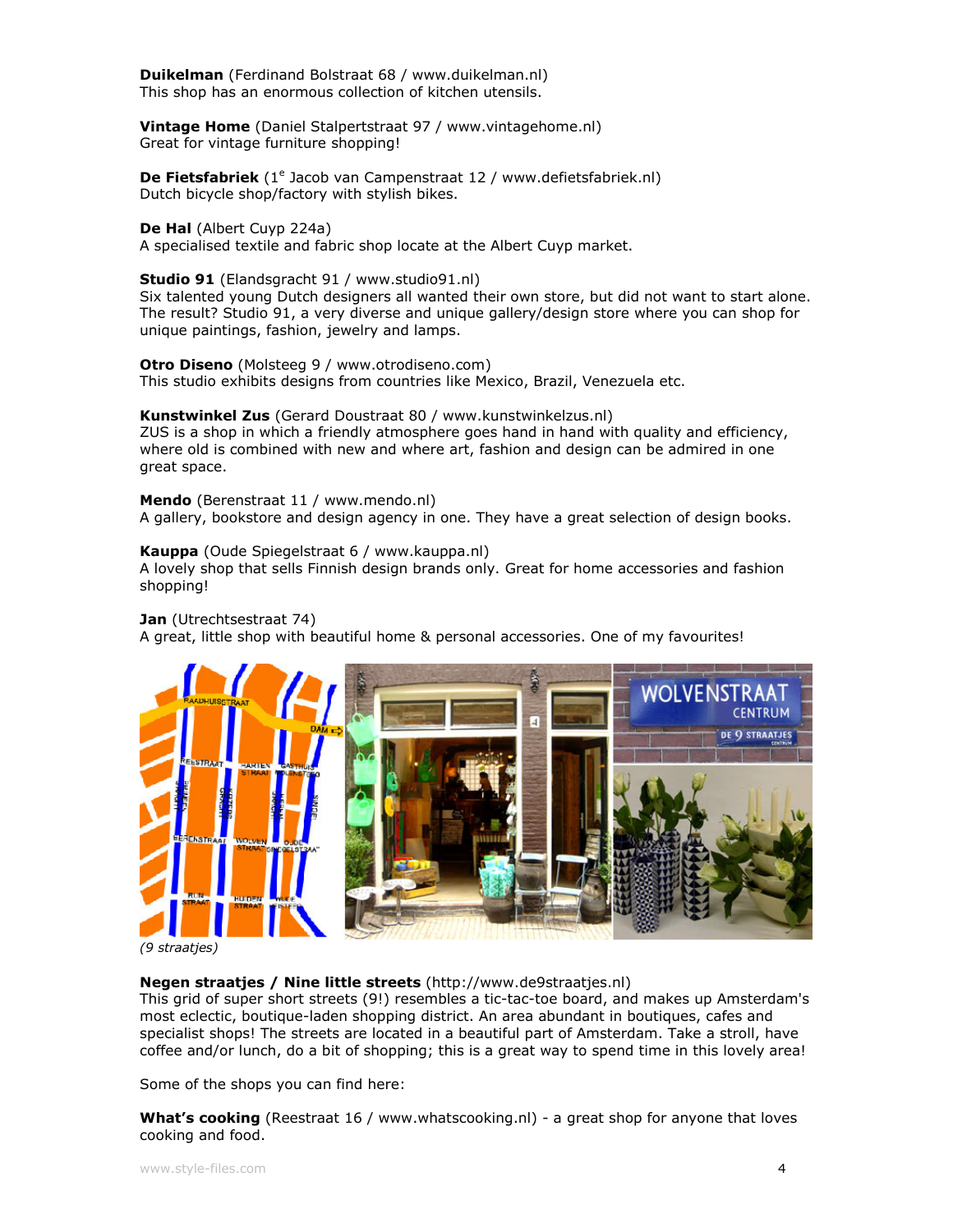Terra (Reestraat 21) - beautiful Spanish ceramics.

Cortina (Reestraat 22 / www.cortinapapier.nl) - paper ware store.

Lady Day (Hartenstraat 9 / www.ladydayvintage.com) - vintage clothing.

**DR Wonen** (Hartenstraat 27 / www.drwonen.nl) - furniture and home accessories.

Antonia by Yvette (Gasthuis Molensteeg 16-18 / www.antoniabyyvette.nl) - this store has great selection of exclusive shoes, slippers and boots.

Urban Picnic (Oude Spiegelstraat4 / www.urbanpicnic.net) - lifestyle shop which sells drinks and food as well.

Laura Dolls (Wolvenstraat 6-7 / www.lauradolls.nl) - second hand clothing store.

**Zipper** (Huidenstraat 7) - second-hand clothing.

Goodies (Huidenstraat) - a great place for lunch.

# EAT & DRINK



(De Bakkerswinkel)

De Bakkerswinkel (Polonceaukade 1 & Warmoesstraat 69 / www.debakkerswinkel.nl) A great place for lunch or breakfast. Delicious bread, coffee and home made jams! The interior design is from Piet Hein Eek.

Proef (Gosschalklaan 12 / www.proefamsterdam.nl) This is a great place for lunch! Especially if you are into food + design. Described as 'a crossover between pure food and food design', food designer Maria Vogelzang has moulded her food philosophy into a way of living.

Espressofabriek (Gosschalklaan 7 / www.espressofabriek.nl) Great coffee!

De Taart van mijn Tante (Ferdinand Bolstraat 10 / www.detaart.com) Holland's premier cake and patisserie bakery. They serve their delicious & beautiful cakes in their konditorei/café.

Vlaamsch Broodhuys (Haarlemmerstraat 108 / www.vlaamschbroodhuys.nl) A bakery with delicious breads, which you can buy in the store or eat in their small cafe.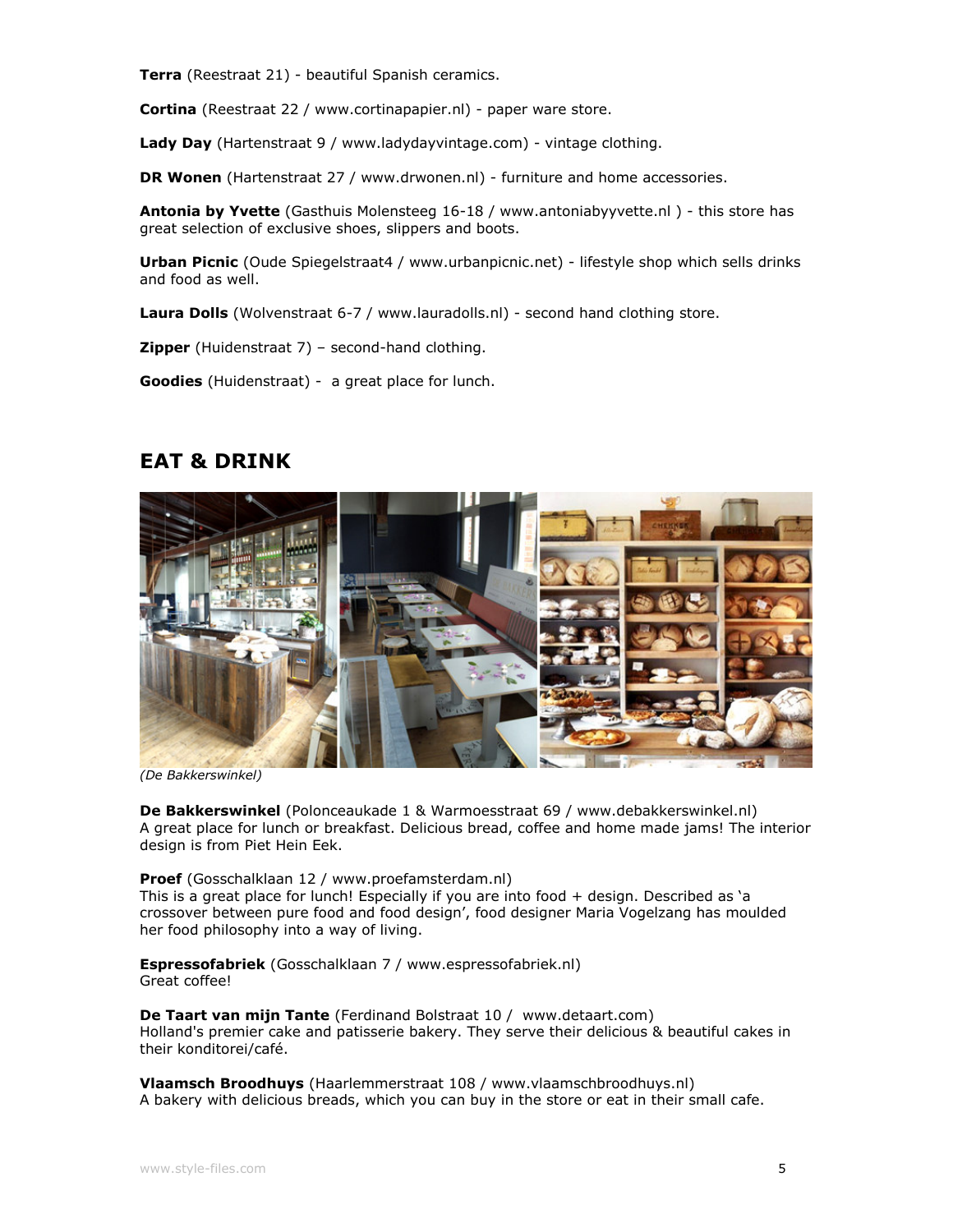Latei (Zeedijk 143 / www.latei.net)

Latei, located near the Nieuwmarkt, is an unusual place. Everything you see here is for sale. The vintage items, but also the table you sit on and the cup you drink from, can be bought. Great for lunch and coffee!

De Goudfazant (Aambeeldstraat 10 H / www.hoteldegoudfazant.nl) A great restaurant in what seems to be a large garage. Beautifully decorated with a giant chandelier. Warning: this restaurant is not easy to find, it is best to take a taxi.

Fifteen (Jollenmanhof 9 / www.fifteen.nl)

Jamie Oliver's restaurant in which young people are trained to be a chef.

#### De Kas Kamerlingh Onneslaan 3 / www.restaurantdekas.nl)

A more upscale restaurant situated in a renovated greenhouse. De Kas is an oasis of calm with a beautiful dining room designed by Piet Boon. If weather permits, guests can dine outside in the herb garden. This restaurant serves delicious food (from their own nursery).

Envy (Prinsengracht 38 / www.envy.nl)

A small, beautifully decorated restaurant with fresh food and good wine (small portions though).



(Bazar)

Bazar Amsterdam (Albert Cuypstraat 182 / www.bazaramsterdam.nl) One of my favourites for a casual dinner! They serve great (Mediterranean) food for great value.

#### Toscanini (Lindengracht 75)

A great Italian restaurant in the old part of Amsterdam. In this Italian restaurant, located in the old part of Amsterdam, food is prepared with great love for the original Italian art of cooking. Homemade Italian bread comes out of Toscanini's own bakery. The fresh pastas are homemade. All ingredients used are chosen with care and whenever possible biological products are used.

Lust (Runstraat 14 / www.lustamsterdam.nl) An informal place to have lunch, dinner or just a drink.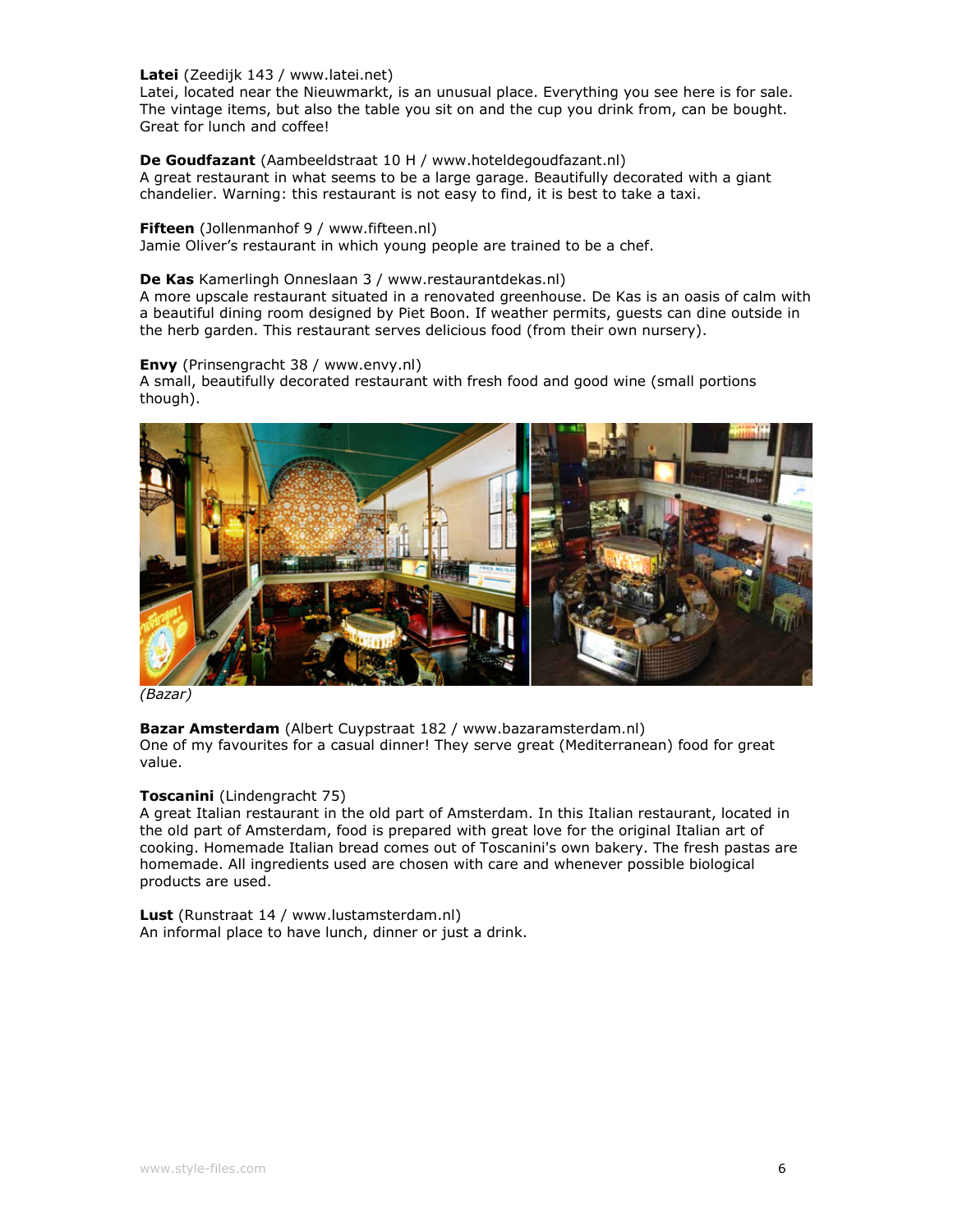# TO DO & VISIT



(Foam)

## Foam (Keizergracht 609 / www.foam.nl)

Photography museum Foam is located in a beautiful century-and-a-half-old canal house on one of Amsterdam's central canals. The interior is a mix of original architectural features and modern chrome and glass that provide an artistic ambiance for museum goers. Large windows and stark walls serve to highlight the photographic displays to their best advantage. Both still photography and multi-media exhibits are displayed. The museum rotates its shows on a regular basis (every 2-4 months) to give the audience a chance to view work by both worldfamous artists up-and-coming talent

## Stedelijk Museum (Oosterdokskade 5 / www.stedelijk.nl)

The Stedelijk Museum has one of the richest modern art collections in the world. The museum has works from modern painting movements as Impressionists, Fauvism, Cubism, and Expressionism. It also has a unique collection of 29 paintings by Casimir Malevich, a exceptional collection of De Stijl and Cobra paintings, a superb Dutch photography collection, and a collection of design and furniture. Also works from Matisse, Picasso and Warhol can be admired in this museum.

## Noordermarkt (http://www.jordaanmarkten.nl/)

When it comes to antique/vintage markets, Amsterdam's claim to fame is this Mondays-only affair, conveniently located within walking distance of the city center. From 9-ish am to about 2 in the afternoon weekly, a mix of locals and tourists descend on a canalside cobblestone square to scour card tables heaped with collectibles, including mounted antelope skulls, art deco ashtrays, vintage items, all from a hybrid of eras.

### Soap Treatment Store (Spuistraat 281 / www.soapcompany.com)

After a long day of sightseeing and/or shopping, you can enjoy a beauty treatment in this beautiful decorated salon. What better way to end the day!

#### Rent a Bike

By renting a bike you can experience the city like a local. The bike is undoubtedly the most practical means of transportation in Amsterdam and the best way to see the city. Rental shops are located throughout the city. Here are a few:

#### Bike City (Bloemgracht 68-70)

A bicycle rent business in the centre of the Jordaan. The company rents out inconspcious bicycles, so you won't be recognises as a tourist. The staff will be pleased to hep you find the best routes to wherever you want to go both in and around Amsterdam.

#### Orange Bike (Singel 233)

Located in Amsterdam's old city centre, just 50 meters from the palace on the Dam. There is plenty of bike models to choose from, including child seats and children's bikes.

#### Rent a Bike (Damstraat 20-22)